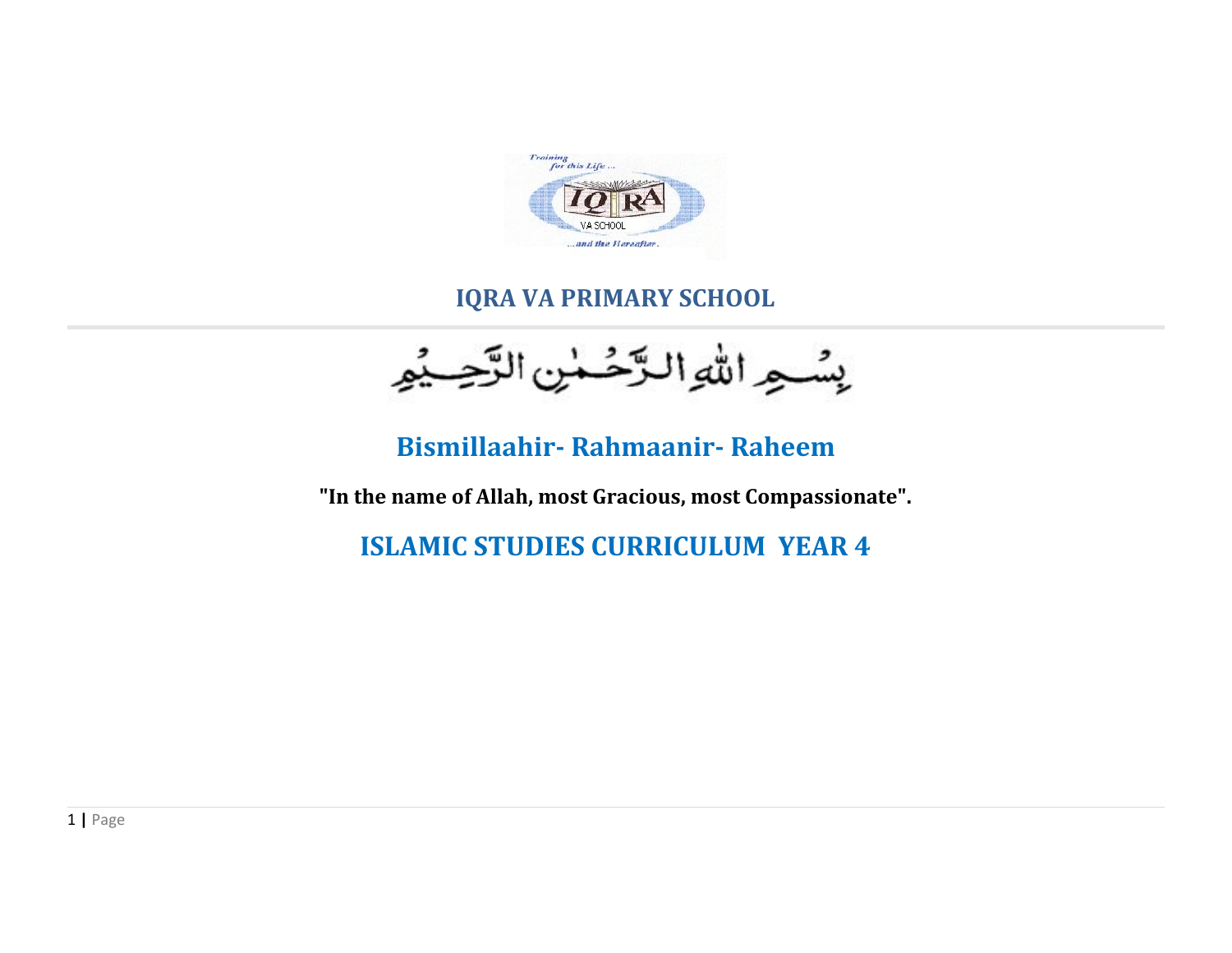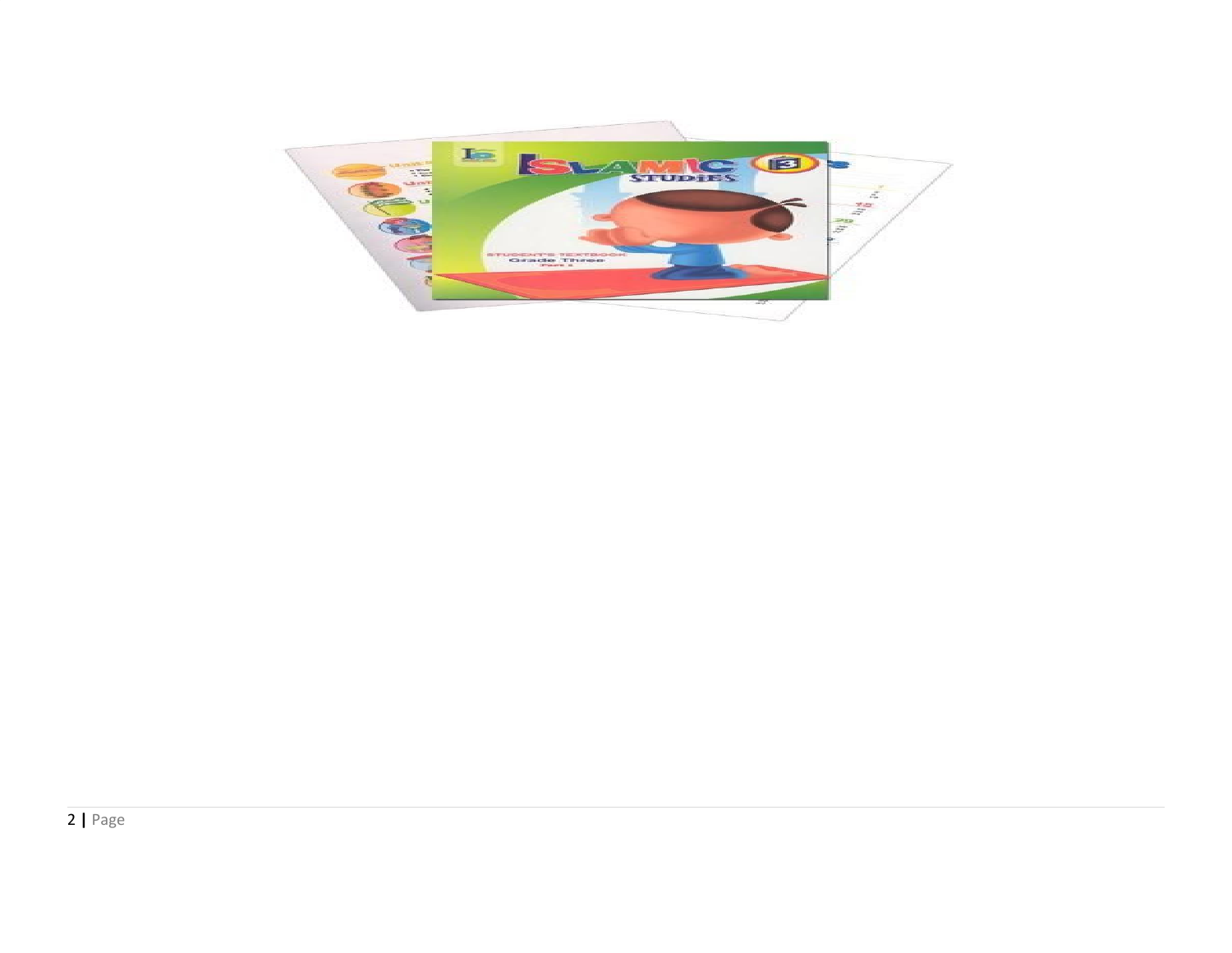| <b>IQRA VA PRIMARY SCHOOL</b><br><b>ISLAMIC STUDIES LONG TERM PLAN</b><br><b>YEAR 4 2020-2021</b> |                                                                                                                                                                                                                                                   |                                                                                                                                                                                                                                      |                                                                                                                                                                                                                                                                                                                              |                                                                                                                                                                                                                                                                                    |                                                                                                                                                                                                                                                                     |  |  |  |
|---------------------------------------------------------------------------------------------------|---------------------------------------------------------------------------------------------------------------------------------------------------------------------------------------------------------------------------------------------------|--------------------------------------------------------------------------------------------------------------------------------------------------------------------------------------------------------------------------------------|------------------------------------------------------------------------------------------------------------------------------------------------------------------------------------------------------------------------------------------------------------------------------------------------------------------------------|------------------------------------------------------------------------------------------------------------------------------------------------------------------------------------------------------------------------------------------------------------------------------------|---------------------------------------------------------------------------------------------------------------------------------------------------------------------------------------------------------------------------------------------------------------------|--|--|--|
|                                                                                                   | <b>WEEK: 2 7<sup>th</sup> Sep 2020</b><br>3 14th Sep 2020                                                                                                                                                                                         | 21 <sup>th</sup> Sep 2020<br><b>WEEK: 4</b>                                                                                                                                                                                          | <b>WEEK: 5 28rd Oct 2020</b>                                                                                                                                                                                                                                                                                                 | <b>WEEK: 6 5<sup>th</sup> Oct 2020</b>                                                                                                                                                                                                                                             | <b>WEEK: 7 12th Oct 2020</b>                                                                                                                                                                                                                                        |  |  |  |
| <b>AU</b><br><b>TU</b><br><b>MN</b><br>1<br><b>BO</b><br><b>OK</b><br>1                           | <b>UNIT</b><br>The meaning of<br>$\bullet$<br><b>Ihsaan</b><br>The Status and<br>$\bullet$<br>importance of<br><b>Ihsaan</b><br><b>Etiquettes of</b><br><b>Reading the</b><br>Qur'aan:Tahaarah<br><b>REVIEW:</b><br>$\bullet$<br><b>Ramadhaan</b> | <b>UNIT 2</b><br>The Merits of <i>Ihsaan</i><br><i>Ihsaan</i> at all times<br><b>The Siwaak</b><br><b>REVIEW Soorah</b><br><b>Al-Humazah to</b><br><b>Soorah at-Teen</b><br><b>Project: The fifth</b><br><b>Pillar of Islam-Hajj</b> | <b>UNIT 3</b><br>The meaning of<br>$\bullet$<br><b>Rabb</b><br><b>Signs of Rabb</b><br>$\bullet$<br><b>Beautifying the</b><br>$\bullet$<br>Voice when<br><b>Reciting the</b><br>Qur'aan<br><b>REVIEW Soorah</b><br><b>Al-Humazah to</b><br><b>Soorah at-Teen</b><br><b>Project: The fifth</b><br><b>Pillar of Islam-Hajj</b> | <b>UNIT 4</b><br>The Lordship of<br>Allah<br>The meaning of<br><b>Ikhlaas</b> (Sincerity)<br><b>Seeking Refuge in</b><br>Allah $\frac{1}{2}$<br><b>REVIEW Soorah</b><br><b>Ash-Sharh to</b><br><b>Soorah Ash-Shams</b><br><b>Project: The fifth</b><br><b>Pillar of Islam-Hajj</b> | <b>UNIT 5</b><br>The Significance<br>of Ikhlaas<br>The importance<br>of Ikhlaas<br><b>The Basmalah</b><br><b>REVIEW Soorah</b><br><b>Ash-Sharh to</b><br><b>Soorah</b><br><b>Ash-Shams</b><br>WEEK: 8 19th Oct 2020<br><b>TEST AND TEACHER</b><br><b>ASSESSMENT</b> |  |  |  |
|                                                                                                   | 2 <sup>nd</sup> Nov 2020<br>WEEK: 1<br>9 <sup>th</sup> Nov 2020<br>$\overline{2}$                                                                                                                                                                 | <b>WEEK: 3 16th Nov 2020</b>                                                                                                                                                                                                         | 23rd Nov 2020<br><b>WEEK: 4</b>                                                                                                                                                                                                                                                                                              | 30 <sup>th</sup> Dec 2020<br><b>WEEK: 5</b>                                                                                                                                                                                                                                        | <b>WEEK: 6 7th Dec 2020</b>                                                                                                                                                                                                                                         |  |  |  |
| <b>AU</b><br><b>TU</b><br><b>MN</b><br>$\overline{2}$                                             | <b>UNIT 6</b><br><b>Ihsaan REVIEW</b><br><b>Rabb and Ikhlaas:</b><br>$\bullet$<br><b>REVIEW</b><br><b>Etiquettes of</b><br><b>Reading the</b><br><b>Qur'aan: REVIEW</b><br><b>REVIEW Soorah</b><br><b>Ash-Sharh</b>                               | <b>UNIT7</b><br>The Prophet's in<br>$\bullet$<br>the Cave of Hiraa'<br>The Beginning of<br><b>Revelation</b><br><b>Soorah Al-Balad: The</b><br>City (Part 1)                                                                         | <b>UNIT 8</b><br><b>The First</b><br><b>Revelation</b><br><b>Response of the</b><br>$\bullet$<br>Prophet and<br>Khadeejah (R.A)<br><b>Soorah Al-Balad:</b><br>$\bullet$<br>The City (Part 2)                                                                                                                                 | <b>UNIT 9</b><br>The First woman<br>to Accept Islam<br>The First Man to<br>$\bullet$<br><b>Accept Islam</b><br><b>REVIEW Soorah</b><br><b>Al-Balad: The City</b><br>(Part 1 & 2)                                                                                                   | <b>UNIT 10</b><br><b>REVIEW: Wahyi</b><br>(Revelation)<br><b>REVIEW: First</b><br><b>Muslims</b><br>WEEK: 7 14th Dec 2020<br><b>TEST AND TEACHER</b><br><b>ASSESSMENT</b>                                                                                           |  |  |  |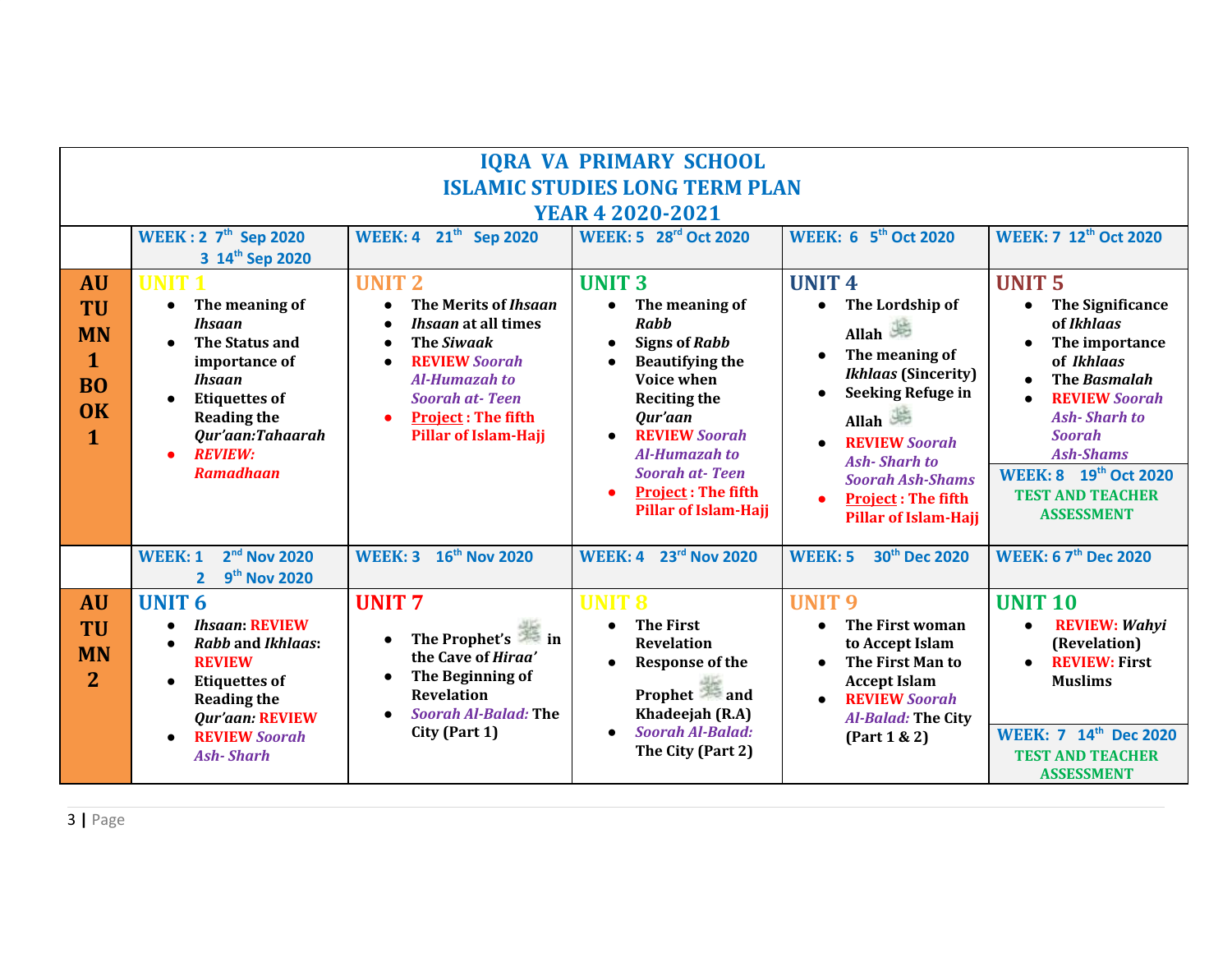|                                                       | 5 <sup>th</sup> Jan 2021<br><b>WEEK:1</b>                                                                                                                                    | <b>WEEK:2</b> 11 <sup>th</sup> Jan 2021                                                                                                                         | 18 <sup>th</sup> Jan 2021<br><b>WEEK: 3</b>                                                                                                                                           | WEEK: 4 25th Jan 2021                                                                                                                                   | <b>WEEK: 5</b> 1st Feb 2021                                                                                                                                                                                                                                                                                                                    |
|-------------------------------------------------------|------------------------------------------------------------------------------------------------------------------------------------------------------------------------------|-----------------------------------------------------------------------------------------------------------------------------------------------------------------|---------------------------------------------------------------------------------------------------------------------------------------------------------------------------------------|---------------------------------------------------------------------------------------------------------------------------------------------------------|------------------------------------------------------------------------------------------------------------------------------------------------------------------------------------------------------------------------------------------------------------------------------------------------------------------------------------------------|
| <b>SP</b><br><b>RI</b><br><b>NG</b><br>1              | <b>UNIT 11</b><br>The First Boy to<br>$\bullet$<br><b>Accept Islam</b><br><b>Things that Break</b><br>$\bullet$<br>Wudoo'<br><b>Soorah Al-Fajr: The</b><br>Dawn (Part 2)     | <b>UNIT 12</b><br><b>Some Rulings on</b><br>Wudoo'<br><b>Acts of Worship and</b><br>Wudhoo'<br><b>Soorah Al-Fajr: The</b><br>Dawn (Part 3)                      | <b>UNIT 13</b><br>The Time of Fajr<br>The Time of<br><b>Dhuhr</b><br><b>REVIEW Soorah</b><br>$\bullet$<br><b>Al-Fajr: The Dawn</b><br>(Part1, 2 & 3)                                  | <b>UNIT 14</b><br>The Time of 'Asr<br><b>The Time of</b><br><b>Maghrib</b><br><b>Soorah</b><br>Al-Ghaashiyah:<br>The<br><b>Overwhelming</b><br>(Part 1) | <b>UNIT 15 (BOOK 2)</b><br><b>Nulification of</b><br>$\bullet$<br><b>Wudoo' REVIEW</b><br>The Times of the<br>$\bullet$<br><b>Daily Prayers:</b><br><b>REVIEW</b><br><b>Soorah</b><br>$\bullet$<br>Al-Ghaashiyah: The<br><b>Overwhelming</b><br>(Part 2)<br>WEEK: 6-7 8 <sup>th</sup> Feb 2021<br><b>TEST AND TEACHER</b><br><b>ASSESSMENT</b> |
|                                                       | 22 <sup>nd</sup> Feb 2021<br><b>WEEK:1</b>                                                                                                                                   | <b>WEEK:2</b> 1st March 2021                                                                                                                                    | <b>WEEK: 3 8th March 2021</b>                                                                                                                                                         | <b>WEEK:4 15th March 2021</b>                                                                                                                           | <b>WEEK:5</b> 22 <sup>th</sup> March 2021                                                                                                                                                                                                                                                                                                      |
| <b>SP</b><br><b>RI</b><br><b>NG</b><br>$\overline{2}$ | <b>UNIT 16</b><br>The Times of Ishaa'<br>$\bullet$<br>Prayer in Jamaa'ah<br>(Part1)<br><b>REVIEW Soorah</b><br>$\bullet$<br>Al-Ghaashiyah: The<br>Overwhelming<br>(Part 1&2) | <b>UNIT 17</b><br>Prayer in Jamaa'ah<br>(Part 2)<br><b>The Manners of</b><br>Prayer in Jamaa'ah<br>(Part1)<br>Soorah Al_A'laa: The<br><b>Most High (Part 1)</b> | <b>UNIT 18</b><br><b>The Manners of</b><br><b>Prayer in</b><br>Jamaa'ah (Part 2)<br>The Adhaan (Part<br>$\bullet$<br>1)<br>Soorah Al_A'laa:<br>$\bullet$<br>The Most High<br>(Part 2) | <b>UNIT 19</b><br>The Adhaan (Part<br>2)<br>The <i>Igaamah</i><br><b>REVIEW: Soorah</b><br>Al-A'laa: (Part 1 &<br>2)                                    | <b>UNIT 20</b><br><b>Prayer in</b><br>$\bullet$<br>Jamaa'ah:REVIEW<br>The Adhaan and<br><b>Igaamah:REVIEW</b><br><b>Soorah At-Taariq:</b><br>$\bullet$<br><b>The Piercing Star</b><br>(Part 1)<br><b>WEEK: 6 29th March 2021</b><br><b>TEST AND TEACHER</b><br><b>ASSESSMENT</b>                                                               |